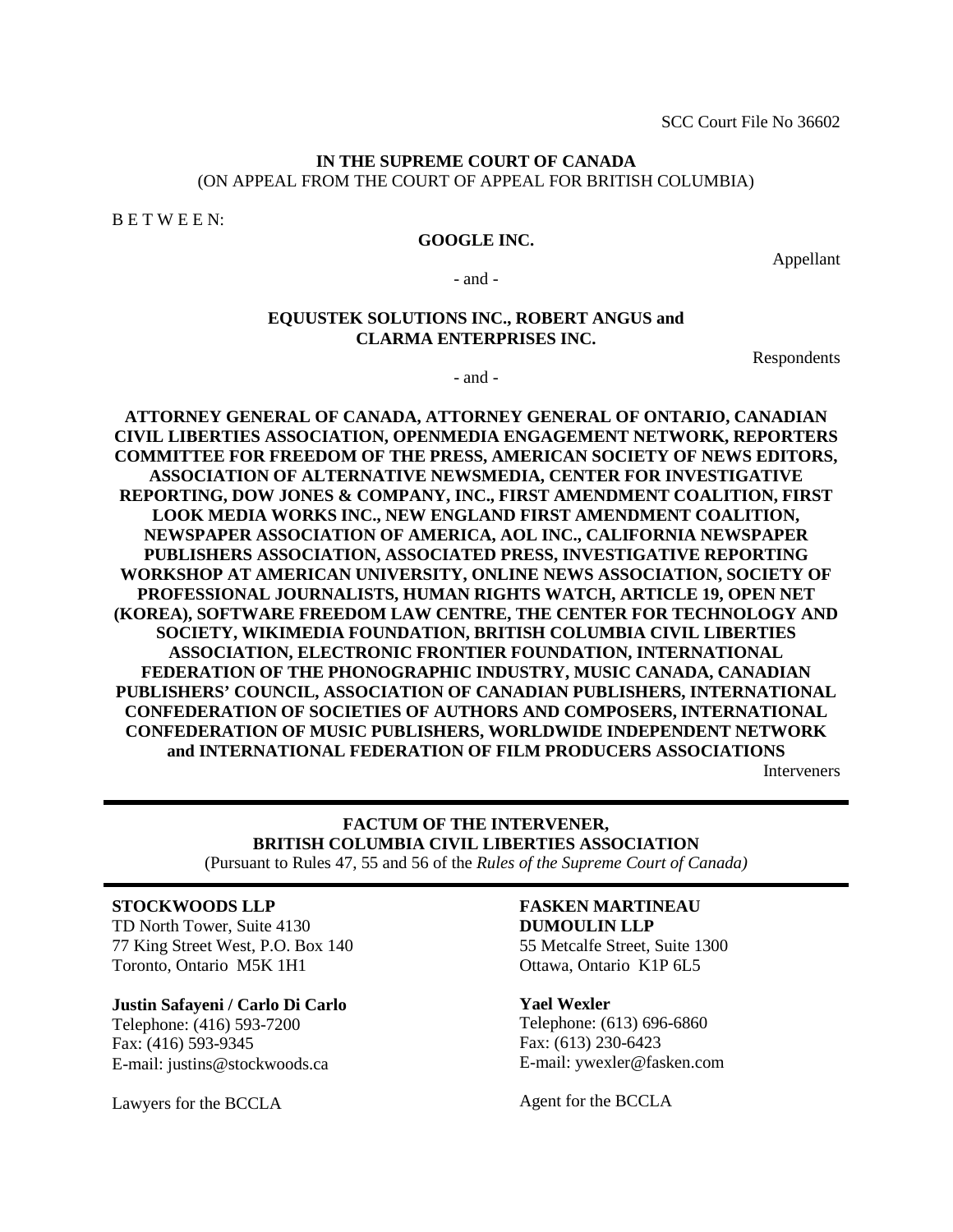## **AND TO:**

## **LENCZNER SLAGHT ROYCE SMITH GRIFFIN LLP**

2600-130 Adelaide Street West Toronto, Ontario M5H 3P5

## **Marguerite Ethier William C. McDowell**

Telephone: (416) 865-9500 Fax: (416) 865-9010 E-mail: methier@litigate.com

Lawyers for Google Inc.

## **ROBERT FLEMING LAWYERS**

1925-925 West Georgia Street Vancouver, British Columbia V6C 3L2

# **Robert S. Fleming John Zeljkovich**

Telephone: (604) 230-2412 Fax: (604) 568-8548 E-mail: robbie@fleminglawyer.com

Lawyers for Equustek Solutions Inc.

## **BLAKE, CASSELS & GRAYDON LLP**

595 Burrard Street, P.O. Box 49314 Suite 2600, Three Bentall Centre Vancouver, British Columbia V7X 1L3

# **Joe McArthur**

**Mathew P. Good** Tom Posyniak Telephone: (604) 631-3300 Fax: (604) 631-3309 E-mail: joe.mcarthur@blakes.com

Lawyers for Canadian Civil Liberties Association

#### **GOWLING WLG (CANADA) INC.** 160 Elgin Street, Suite 2600 Ottawa, Ontario K1P 1C3

**Jeffrey W. Beedell** Telephone: (613) 786-0171 Fax: (613) 788-3587 E-mail: jeff.beedell@gowlingwlg.com

Agent for Google Inc.

# **SUPREME ADVOCACY LLP**

100- 340 Gilmour Street Ottawa, Ontario K2P 0R3

## **Marie-France Major**

Telephone: (613) 695-8855 Ext: 102 FAX: (613) 695-8580 E-mail: mfmajor@supremeadvocacy.ca

Agent for Equustek Solutions Inc.

## **BLAKE, CASSELS & GRAYDON LLP**

1750 - 340 Albert Street Constitution Square, Tower 3 Ottawa, OntarioK1R 7Y6

## **Nancy K. Brooks**

Telephone: (613) 788-2218 Fax: (613) 788-2247 E-mail: nancy.brooks@blakes.com

Agent for Canadian Civil Liberties Association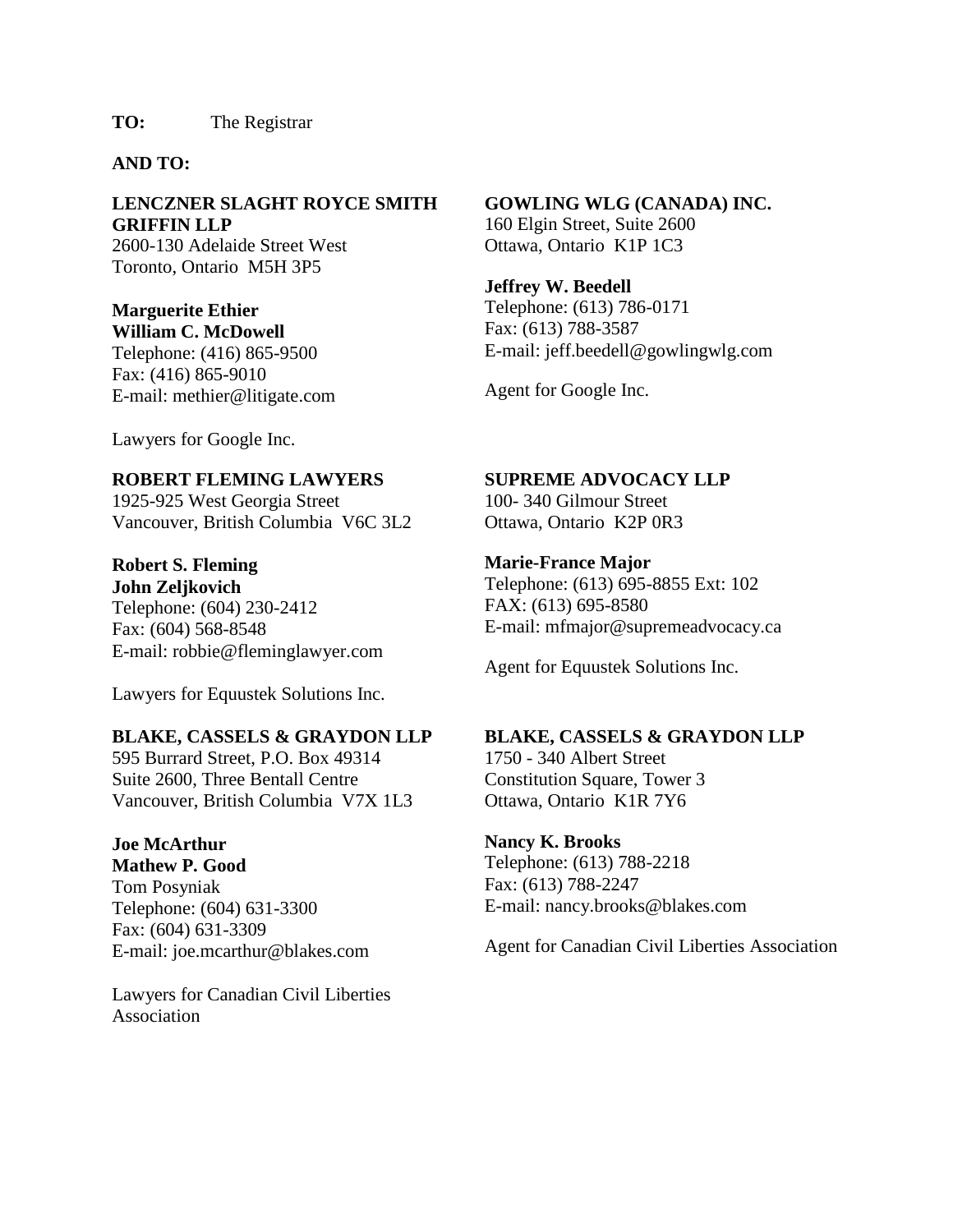## **NANDA & COMPANY**

3400 Manulife Place 10180- 101 Street N.W. Edmonton, Alberta T5J 4K1

## **Avnish Nanda**

Telephone: (780) 801-5324 Fax: (587) 318-1391 E-mail: avnish@nandalaw.ca

Lawyers for OpenMedia Engagement Network

### **ATTORNEY GENERAL OF ONTARIO**

720 Bay Street, 10th Floor Toronto, Ontario M7A 2S9

### **John Corelli**

Telephone: (416) 326-4600 Fax: (416) 326-4656 E-mail: john.corelli@ontario.ca

## **BLAKE, CASSELS & GRAYDON LLP**

199 Bay Street, Suite 4000 Commerce Court West Toronto, Ontario M5L 1A9

#### **Iris Fischer Helen Richards**

Telephone: (416) 863-2408 Fax: (416) 863-2653 E-mail: iris.fischer@blakes.com

Lawyers for Reporters Committee for Freedom of the Press, American Society of News Editors, Association of Alternative Newsmedia, The Center for Investigative Reporting, Dow Jones & Company, Inc., First Amendment Coalition, First Look Media Works, Inc.

## **CYNTHIA KHOO**

Barrister & Solicitor #306 - 60 Daly Avenue Ottawa, ON K1N 6E5

Tel: (604) 725-5484 Email: cynthia@openmedia.org

Agent for OpenMedia Engagement Network

## **BURKE-ROBERTSON**

441 MacLaren Street, Suite 200 Ottawa, Ontario K2P 2H3

**Robert E. Houston, Q.C.** Telephone: (613) 236-9665

Fax: (613) 235-4430 E-mail: rhouston@burkerobertson.com

## **BLAKE, CASSELS & GRAYDON LLP**

1750 - 340 Albert Street Constitution Square, Tower 3 Ottawa, OntarioK1R 7Y6

#### **Nancy K. Brooks**

Telephone: (613) 788-2218 Fax: (613) 788-2247 E-mail: nancy.brooks@blakes.com

Agent for Reporters Committee for Freedom of the Press, American Society of News Editors, Association of Alternative Newsmedia, The Center for Investigative Reporting, Dow Jones & Company, Inc., First Amendment Coalition, First Look Media Works, Inc.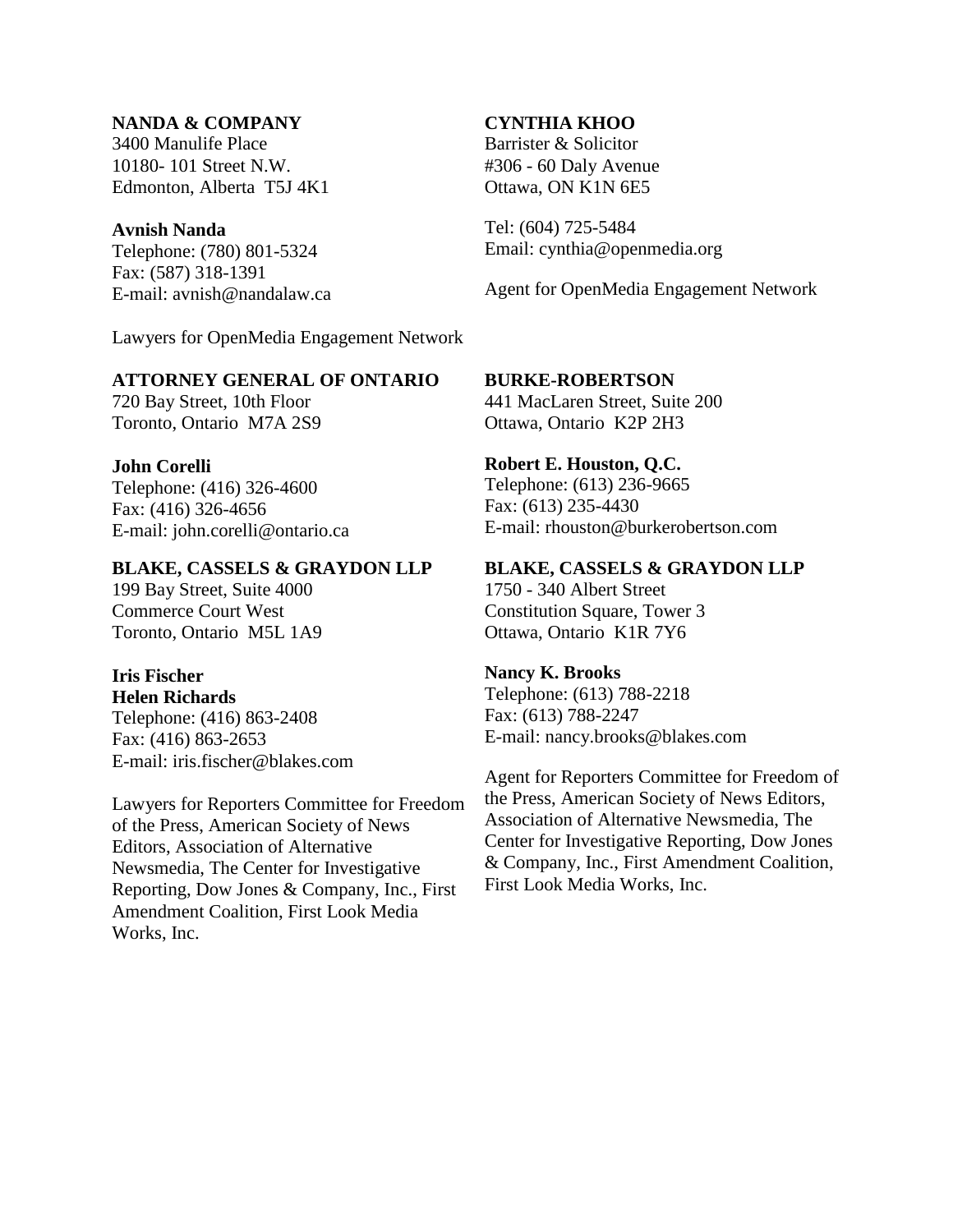#### **BLAKE, CASSELS & GRAYDON LLP**

4000 - 199 Bay Street Commerce Court West Toronto, Ontario M5L 1A9

# **Paul B. Schabas**

**Kaley Pulfer** Telephone: (416) 863-4274 Fax: (416) 863-2653 E-mail: paul.schabas@blakes.com

Lawyers for Human Rights Watch, ARTICLE 19, Open Net (Korea), Software Freedom Law Centre, Center for Technology and Society

#### **BLAKE, CASSELS & GRAYDON LLP**

199 Bay Street, Suite 4000 Commerce Court West Toronto, Ontario M5L 1A9

#### **Iris Fischer Helen Richards**

Telephone: (416) 863-2408 Fax: (416) 863-2653 E-mail: iris.fischer@blakes.com

Lawyers for New England First Amendment Coalition, Newspaper Association of America, AOL Inc., California Newspaper Publishers Association, The Associated Press, The Investigative Reporting Workshop at American University

#### **BLAKE, CASSELS & GRAYDON LLP**

199 Bay Street, Suite 4000 Commerce Court West Toronto, Ontario M5L 1A9

#### **Iris Fischer Helen Richards**

Telephone: (416) 863-2408 Fax: (416) 863-2653 E-mail: iris.fischer@blakes.com

Lawyers for Online News Association and Society of Professional Journalists

#### **BLAKE, CASSELS & GRAYDON LLP**

1750 - 340 Albert Street Constitution Square, Tower 3 Ottawa, OntarioK1R 7Y6

#### **Nancy K. Brooks**

Telephone: (613) 788-2218 Fax: (613) 788-2247 E-mail: nancy.brooks@blakes.com

Agent for Human Rights Watch, ARTICLE 19, Open Net (Korea), Software Freedom Law Centre, Center for Technology and Society

#### **BLAKE, CASSELS & GRAYDON LLP**

1750 - 340 Albert Street Constitution Square, Tower 3 Ottawa, OntarioK1R 7Y6

#### **Nancy K. Brooks**

Telephone: (613) 788-2218 Fax: (613) 788-2247 E-mail: nancy.brooks@blakes.com

Agent for New England First Amendment Coalition, Newspaper Association of America, AOL Inc., California Newspaper Publishers Association, The Associated Press, The Investigative Reporting Workshop at American University

#### **BLAKE, CASSELS & GRAYDON LLP**

1750 - 340 Albert Street Constitution Square, Tower 3 Ottawa, Ontario K1R 7Y6

#### **Nancy K. Brooks**

Telephone: (613) 788-2218 Fax: (613) 788-2247 E-mail: nancy.brooks@blakes.com

Agent for Online News Association and Society of Professional Journalists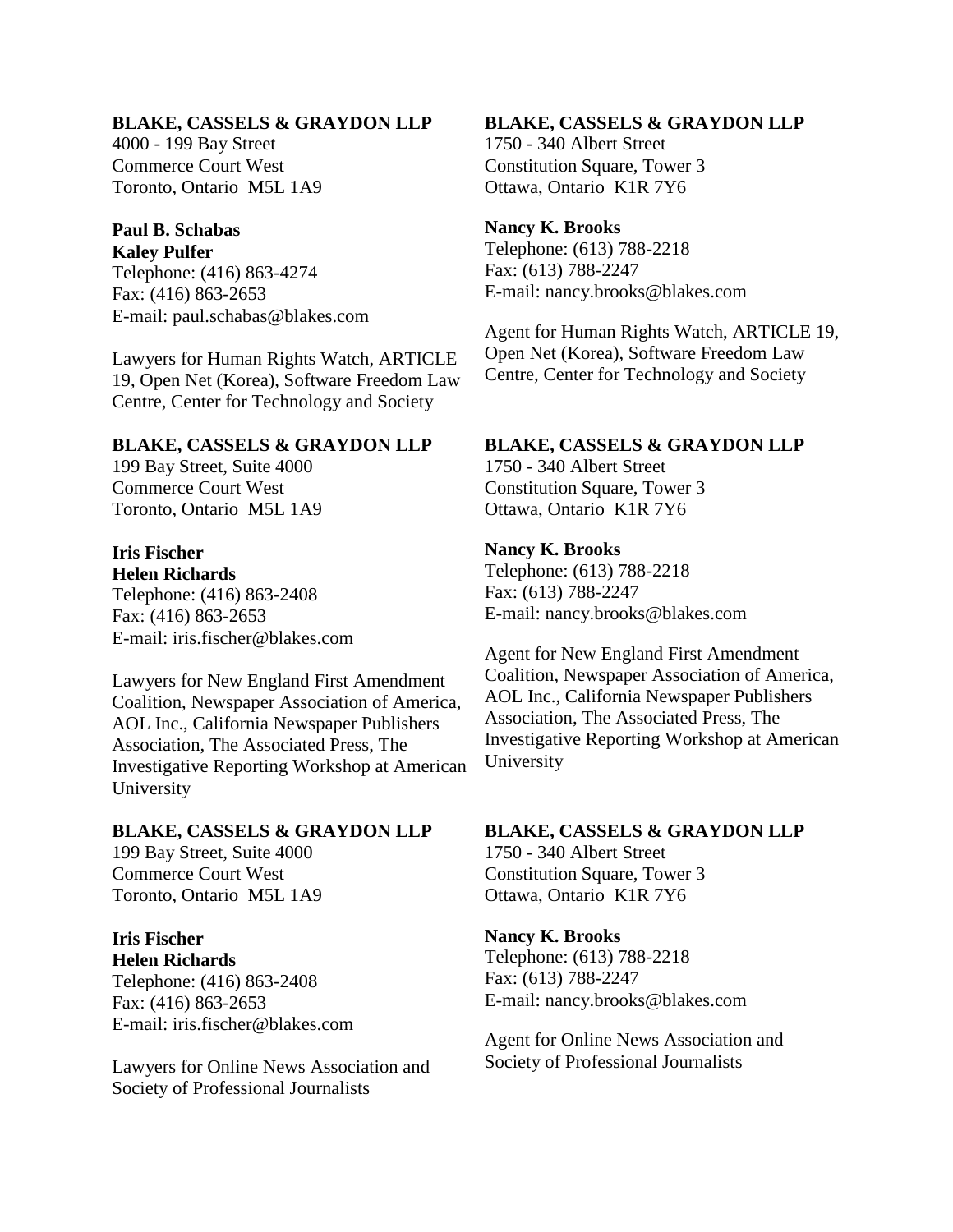## **BORDEN LADNER GERVAIS LLP**

1200 Waterfront Centre 200 Burrard Street Vancouver, British Columbia V7X 1T2

### **David A. Crerar**

Telephone: (604) 640-4181 Fax: (604) 622-5000 E-mail: dcrerar@blg.com

Lawyers for Media Law Resource Center

## **ATTORNEY GENERAL OF CANADA**

2127 - 284 Wellington Street Ottawa, Ontario K1A 0H8

#### **Jeffrey G. Johnston**

Telephone: (613) 941-3528 Fax: (613) 957-8412 E-mail: jeffrey.johnston@justice.gc.ca

**MCINNES COOPER** 1300 - 1969 Upper Water Street Purdy's Wharf Tower II Halifax, Nova Scotia B3J 2V1

**David T.S. Fraser** Telephone: (902) 444-8535 Fax: (902) 425-6350 E-mail: david.fraser@mcinnescooper.com

Lawyers for Wikimedia Foundation

### **BORDEN LADNER GERVAIS LLP**

World Exchange Plaza 100 Queen Street, Suite 1300 Ottawa, Ontario K1P 1J9

## **Nadia Effendi**

Telephone: (613) 237-5160 Fax: (613) 230-8842 E-mail: neffendi@blg.com

Agent for Media Law Resource Center

**ATTORNEY GENERAL OF CANADA** 50 O'Connor Street, Suite 500, Room 557 Ottawa, Ontario K1A 0H8

## **Christopher Rupar**

Telephone: (613) 670-6290 Fax: (613) 954-1920 E-mail: christopher.rupar@justice.gc.ca

**GOWLING WLG (CANADA) INC.** 160 Elgin Street, Suite 2600

Ottawa, Ontario K1P 1C3

### **Jeffrey W. Beedell**

Telephone: (613) 786-0171 Fax: (613) 788-3587 E-mail: jeff.beedell@gowlingwlg.com

Agent for Wikimedia Foundation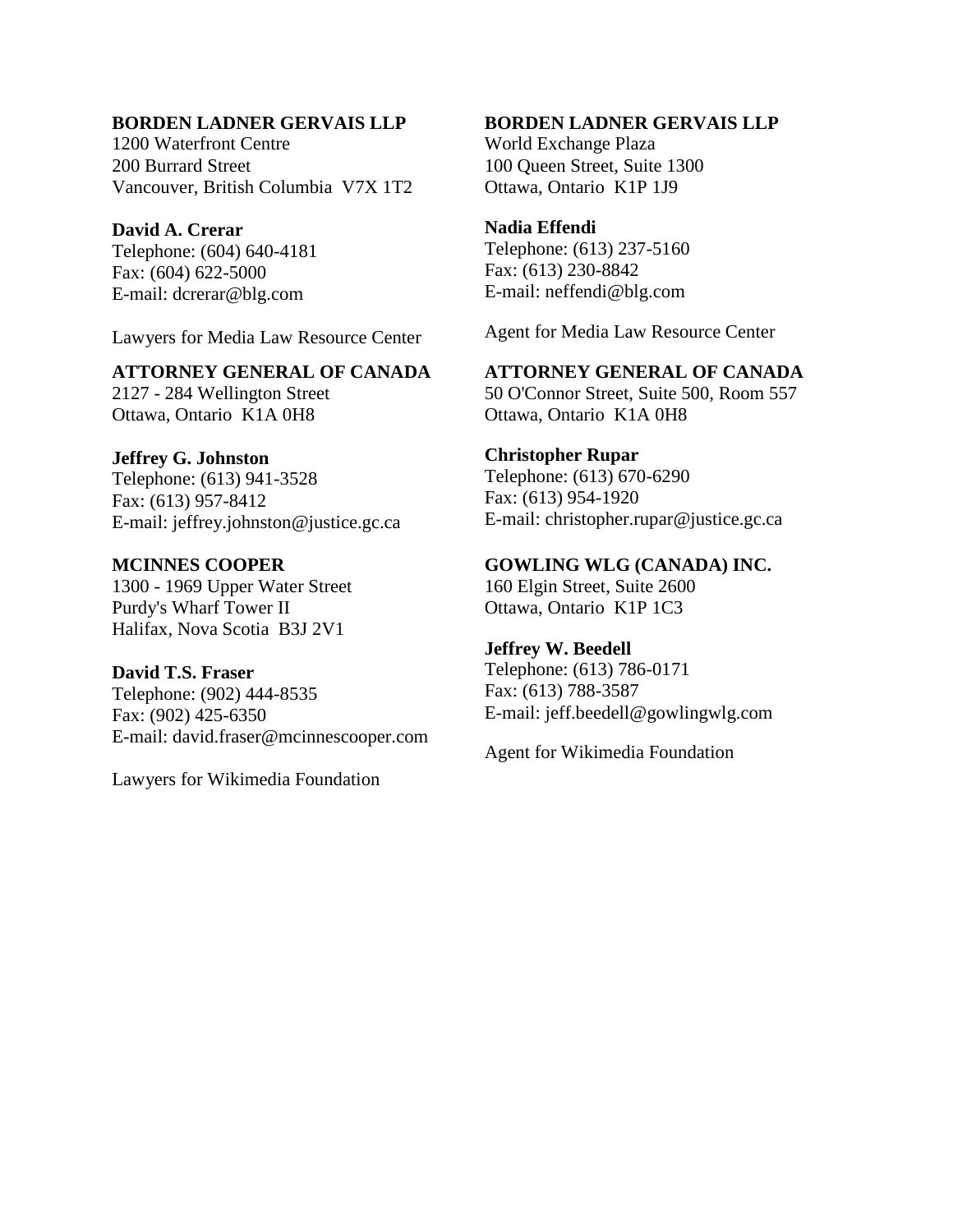# **MCCARTHY TÉTRAULT LLP**

P.O. Box 48, Suite 5300, TD Bank Tower Toronto-Dominion Centre Toronto, Ontario M5K 1E6

# **Barry B. Sookman**

**Daniel G.C. Glover** Miranda Lam Telephone: (416) 601-7949 Fax: (416) 868-0673

Lawyers for International Federation of the Phonographic Industry, Music Canada, Canadian Publishers' Council, Association of Canadian Publishers, International Confederation of Societies of Authors and Composers, International Confederation of Music Publishers and Worldwide Independent Network

## **MACKENZIE BARRISTERS**

120 Adelaide Street West, Suite 2100 Toronto, Ontario M5H 1T1

## **Gavin MacKenzie**

**Brooke MacKenzie** Telephone: (416) 304-9293 Fax: (416) 304-9296 E-mail: gavin@mackenziebarristers.com

Lawyers for International Federation of Film Producers Associations

#### **BURKE-ROBERTSON**

441 MacLaren Street, Suite 200 Ottawa, Ontario K2P 2H3

### **Robert E. Houston, Q.C.**

Telephone: (613) 236-9665 Fax: (613) 235-4430 E-mail: rhouston@burkerobertson.com

Agent for International Federation of the Phonographic Industry, Music Canada, Canadian Publishers' Council, Association of Canadian Publishers, International Confederation of Societies of Authors and Composers, International Confederation of Music Publishers and Worldwide Independent Network

## **POWER LAW**

130 Albert Street, Suite 1103 Ottawa, Ontario K1P 5G4

## **Mark C. Power**

Telephone: (613) 702-5561 Fax: (613) 702-5561 E-mail: mpower@juristespower.ca

Agent for International Federation of Film Producers Associations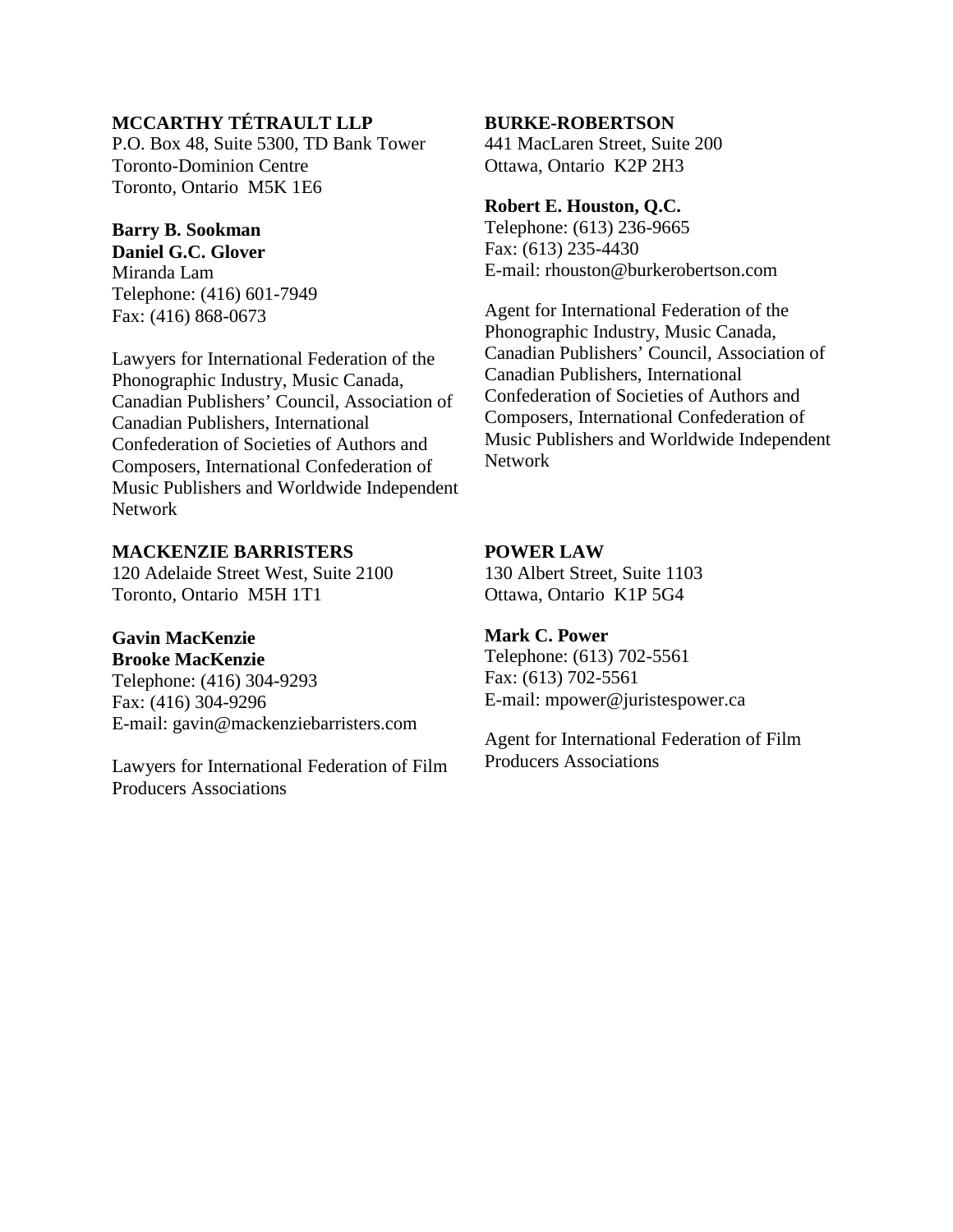# **TABLE OF CONTENTS**

|    |      | A. EQUUSTEK ORDERS SHOULD DRAW ON PRINCIPLES APPLIED IN GRANTING SIMILAR REMEDIES 3 |  |  |  |  |
|----|------|-------------------------------------------------------------------------------------|--|--|--|--|
|    |      |                                                                                     |  |  |  |  |
|    |      |                                                                                     |  |  |  |  |
|    |      |                                                                                     |  |  |  |  |
| Е. |      |                                                                                     |  |  |  |  |
|    | i.   |                                                                                     |  |  |  |  |
|    | ii.  |                                                                                     |  |  |  |  |
|    | iii. |                                                                                     |  |  |  |  |
|    | iv.  |                                                                                     |  |  |  |  |
|    | ν.   |                                                                                     |  |  |  |  |
|    |      |                                                                                     |  |  |  |  |
|    |      |                                                                                     |  |  |  |  |
|    |      |                                                                                     |  |  |  |  |
|    |      |                                                                                     |  |  |  |  |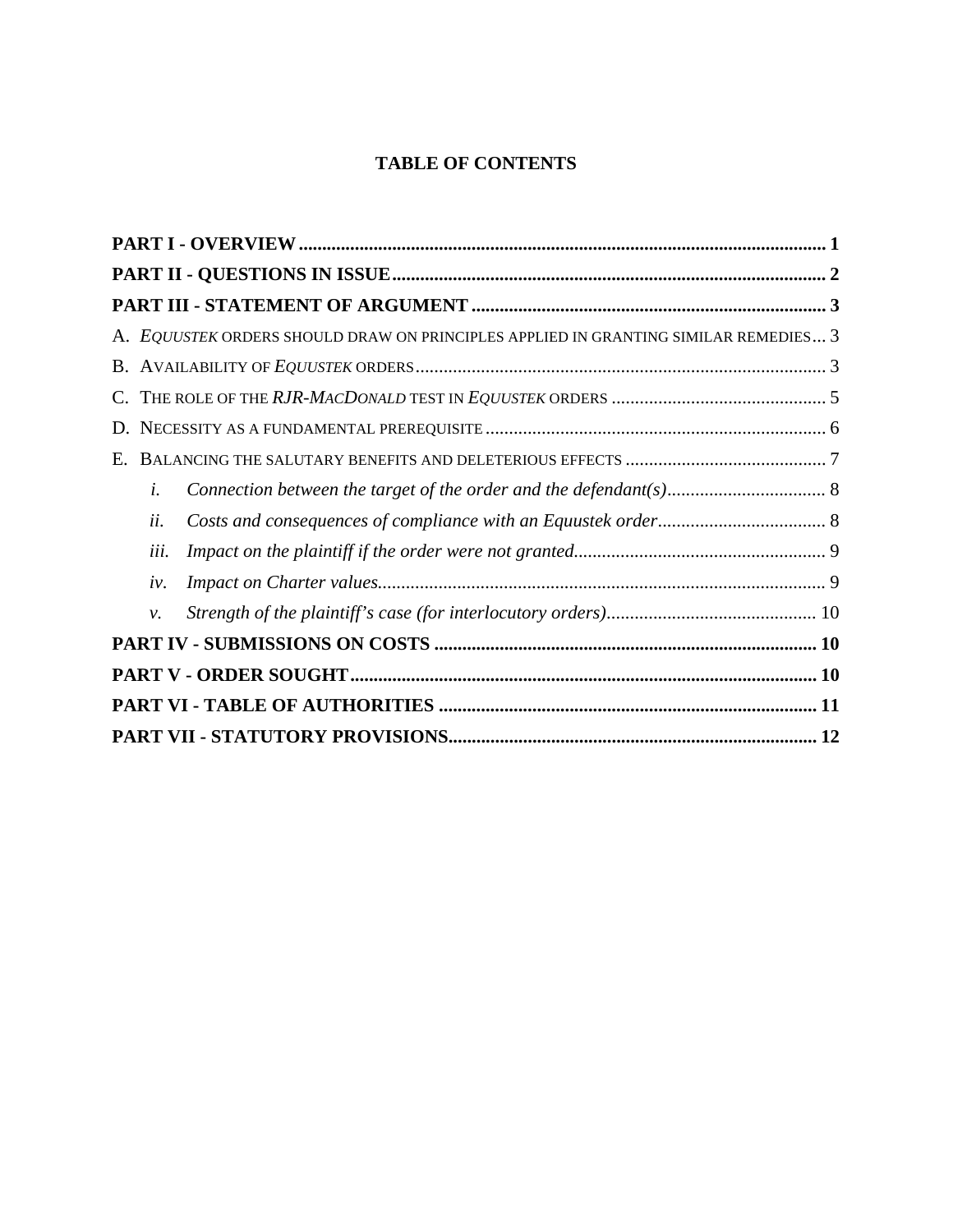#### **PART I - OVERVIEW**

<span id="page-7-0"></span>1. This appeal concerns whether, and under what circumstances, courts may grant plaintiffs extra-territorial injunctive orders restraining third party search engines or other similar internet intermediaries from listing certain websites featuring content created by defendants ("*Equustek* **orders**").

2. *Equustek* orders engage at least two different sets of interests: the protection of freedom of expression on the internet, and the importance of ensuring that individuals who have been wronged are able to seek access to justice and obtain meaningful relief. Both are important. Yet the tension between them only grows stronger as e-commerce, internet connectivity and technology in general plays an increasingly pivotal role in our lives.

3. In considering whether to grant *Equustek* orders, the British Columbia Civil Liberties Association ("**BCCLA**") submits that this Court should adopt a balanced framework for reconciling these competing interests. As noted by the Appellant and various other interveners, *Equustek* orders inherently limit expression – a point of significant concern to the BCCLA. But to focus on this aspect of *Equustek* orders, to the exclusion of all other interests, does a disservice to the analysis. There is also an important public interest in protecting access to justice, and in ensuring those who have suffered wrongs through the operation of the internet can obtain a meaningful remedy (without the need to bring multiple court proceedings in multiple jurisdictions across the globe).

4. The BCCLA's approach seeks to recognize – and, insofar as possible, reconcile – these different interests. It does so by drawing upon the principles informing other types of extraordinary relief to create a framework that sets a stringent threshold for granting *Equustek*  orders, while ensuring that they are available in appropriate cases. More specifically, the BCCLA submits that to obtain an *Equustek* order, the moving party must:

(a) if the order sought is interlocutory, satisfy the first two prongs of the *RJR-MacDonald* test (the remaining considerations should apply to both final and interlocutory orders);

(b) establish that the order is necessary, in the sense that: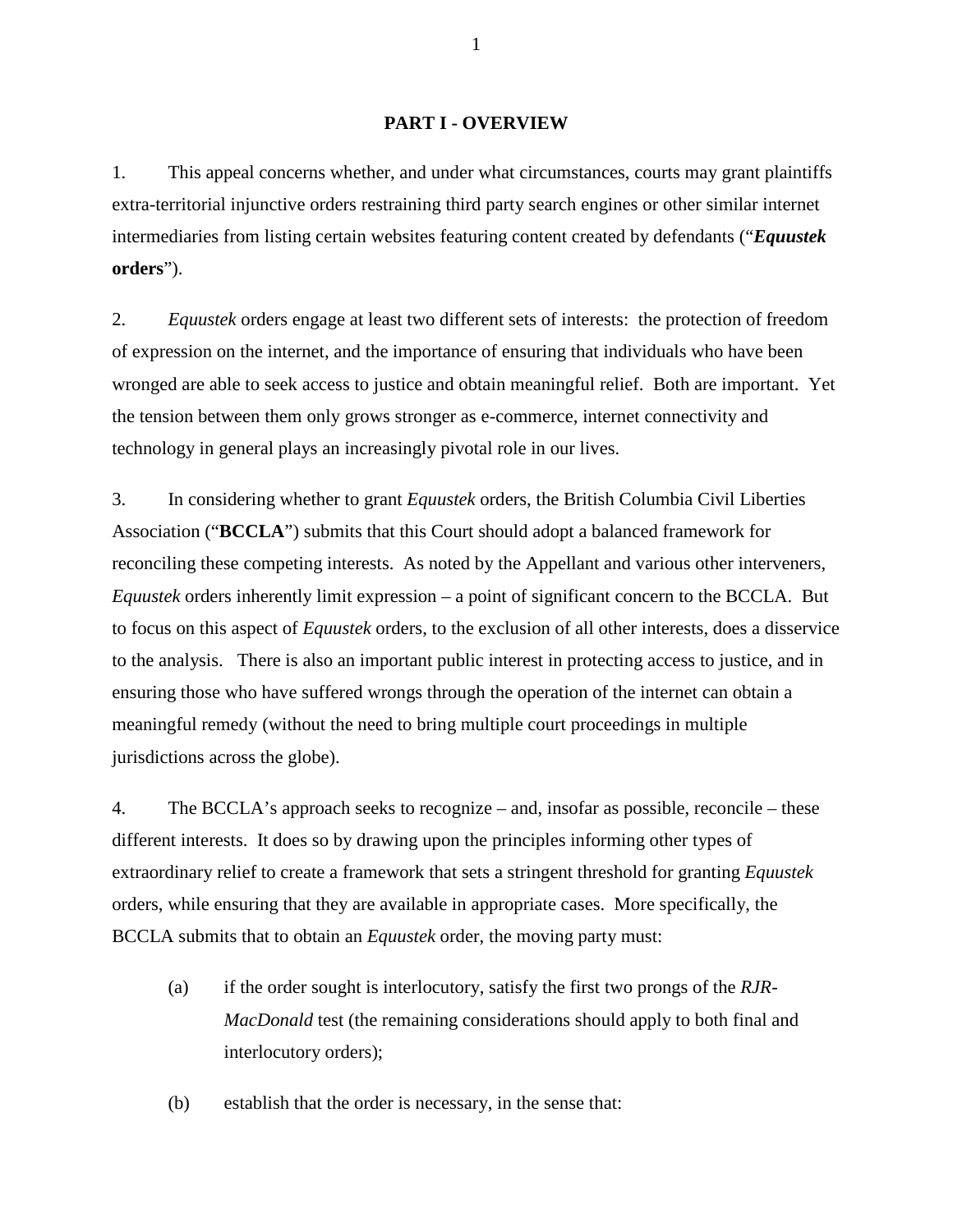- (i) there are no reasonable alternative means of relief;
- (ii) the *Equustek* order will be effective; and
- (iii) the requested order is no broader than necessary to achieve the objectives (having regard to the content covered by the order, and its geographic and temporal scope); and
- (c) establish that the order is proportionate, in the sense that its salutary benefits outweigh its deleterious effects, having regard to:
	- (i) the connection between the target of the order and the defendant(s);
	- (ii) the costs and consequences of complying with the proposed order;
	- (iii) the impact to the plaintiff if an order were not granted;
	- (iv) the impact on the right to free expression protected under the Canadian *Charter of Rights and Freedoms* ("*Charter*"); and
	- (v) the strength of the plaintiff's case (for interlocutory orders).

5. The BCCLA submits that the above framework should govern the granting of *Equustek*  orders in all manner of cases – from defamation to intellectual property rights – including the circumstances raised in this appeal.<sup>[1](#page-8-1)</sup> The framework is grounded in principles drawn both from analogous Canadian case law (including equitable remedies) and in the law of other commonwealth jurisdictions. Furthermore, the proposed framework explicitly recognizes and takes account of the access to justice implications of *Equustek* orders.

## **PART II - QUESTIONS IN ISSUE**

<span id="page-8-0"></span>6. The BCCLA intervenes to provide this Court with an analytical framework for determining whether, and on what terms, *Equustek* orders should be granted. The BCCLA takes no position on the outcome of this appeal.

<span id="page-8-1"></span> $1$  The Appellant argues that extra-territorial injunctive relief is never available. Although the Respondents propose a series of factors that were considered by the Chambers Judge, they do not appear to endorse any particular analytical framework for *Equustek* orders, and argue that there is no need to develop the scope of this type of relief beyond the facts of this specific case: see Respondents' factum at ¶108-110.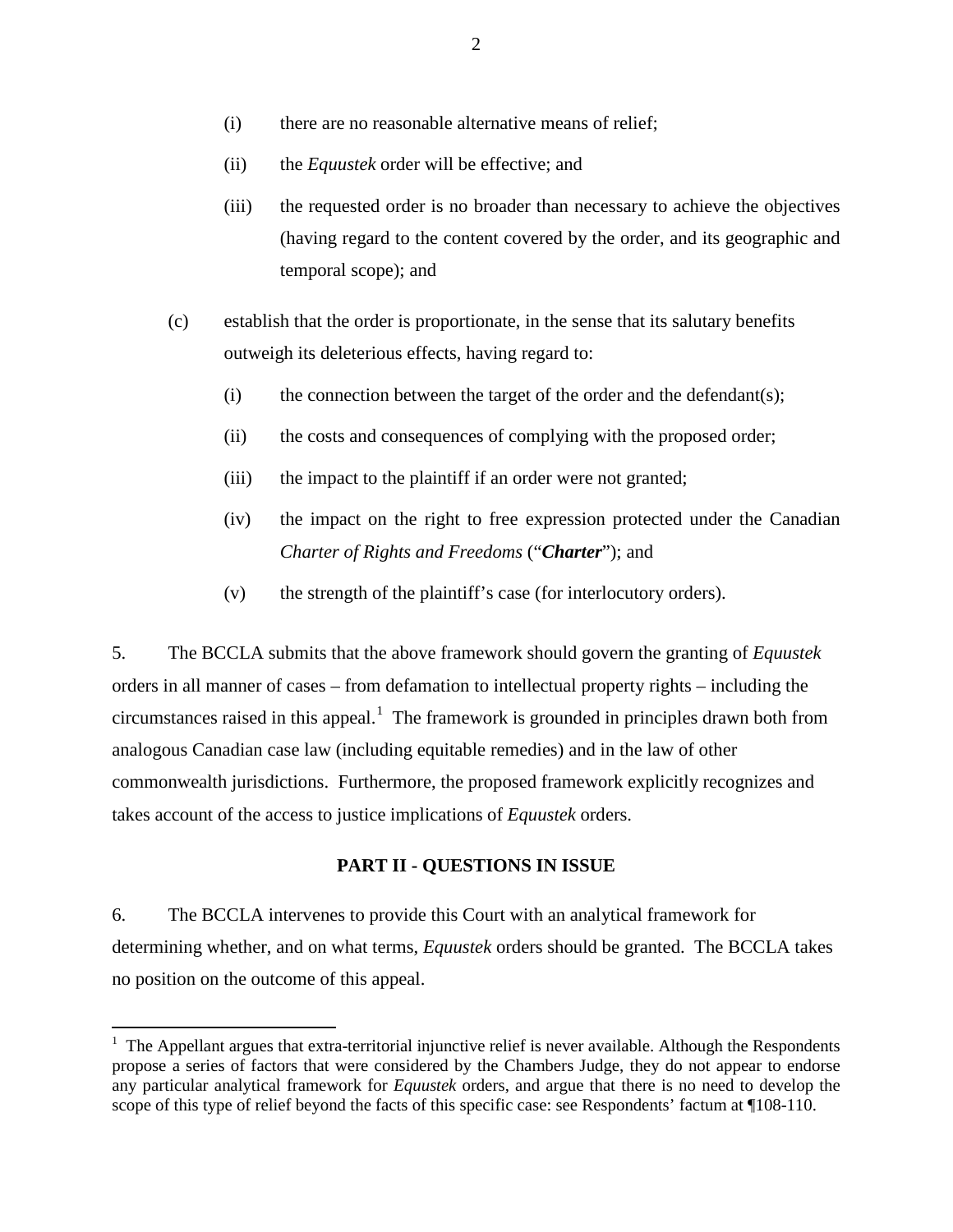#### **PART III - STATEMENT OF ARGUMENT**

## <span id="page-9-1"></span><span id="page-9-0"></span>**A.** *Equustek* **orders should draw on principles applied in granting similar remedies**

7. Though they are a unique form of injunctive relief, *Equustek* orders share a number of features in common with other remedies granted by Canadian courts and courts in other commonwealth jurisdictions. In designing a framework to govern when *Equustek* relief will be granted, it is useful to draw on the principles applied by courts in the context of these other remedies.

8. By their very nature, *Equustek* orders limit the constitutional freedom of their target to disseminate expressive material, and of the public at large to receive that material. In this sense, they are similar to orders limiting expressive content – such as orders preventing defendants from posting online material in defamation cases, and orders prohibiting the publication of court proceedings. *Equustek* orders also target and impose obligations on innocent third parties, just as *Norwich Pharmacal* orders do. [2](#page-9-3) Finally, *Equustek* orders require the assistance of an intermediary to enforce a remedy involving the internet, similar to "blocking" orders issued against internet service providers (ISPs).<sup>[3](#page-9-4)</sup>

9. Many of the principles governing these other forms of relief are instructive. In particular, these remedies incorporate the concepts of necessity, effectiveness, convenience, complicity, harm and the interests of justice that also animate the BCCLA's proposed approach to *Equustek*  orders.

#### <span id="page-9-2"></span>**B. Availability of** *Equustek* **orders**

10. Just as courts do not routinely grant orders limiting expressive content (such as publication bans), or orders targeting third parties (such as *Norwich Pharmacal* orders or blocking orders), so too should they exercise restraint when it comes to *Equustek* orders.

<span id="page-9-3"></span> $2\degree$  These types of orders require third parties to produce documents or information, in order to assist a plaintiff (or potential plaintiff) to pursue or investigate a cause of action. They are named after the decision of the House of Lords in *Norwich Pharmacal Co & Ors v Customs and Excise Commissioners*, [1974] AC 133, Respondent's Book of Authorities ["**RES BOA**"], Tab 33.

<span id="page-9-4"></span><sup>&</sup>lt;sup>3</sup> Canadian case law on the test for these types of blocking orders is scarce, since it appears that ISPs normally agree to voluntarily comply with them. The issue has received more judicial attention in the UK, where it was recently discussed by the England and Wales Court of Appeal in *Cartier International AG & Ors v British Sky Broadcasting Ltd & Ors,* [2016] EWCA Civ 658, RES BOA, Tab 11 ["*Cartier*"].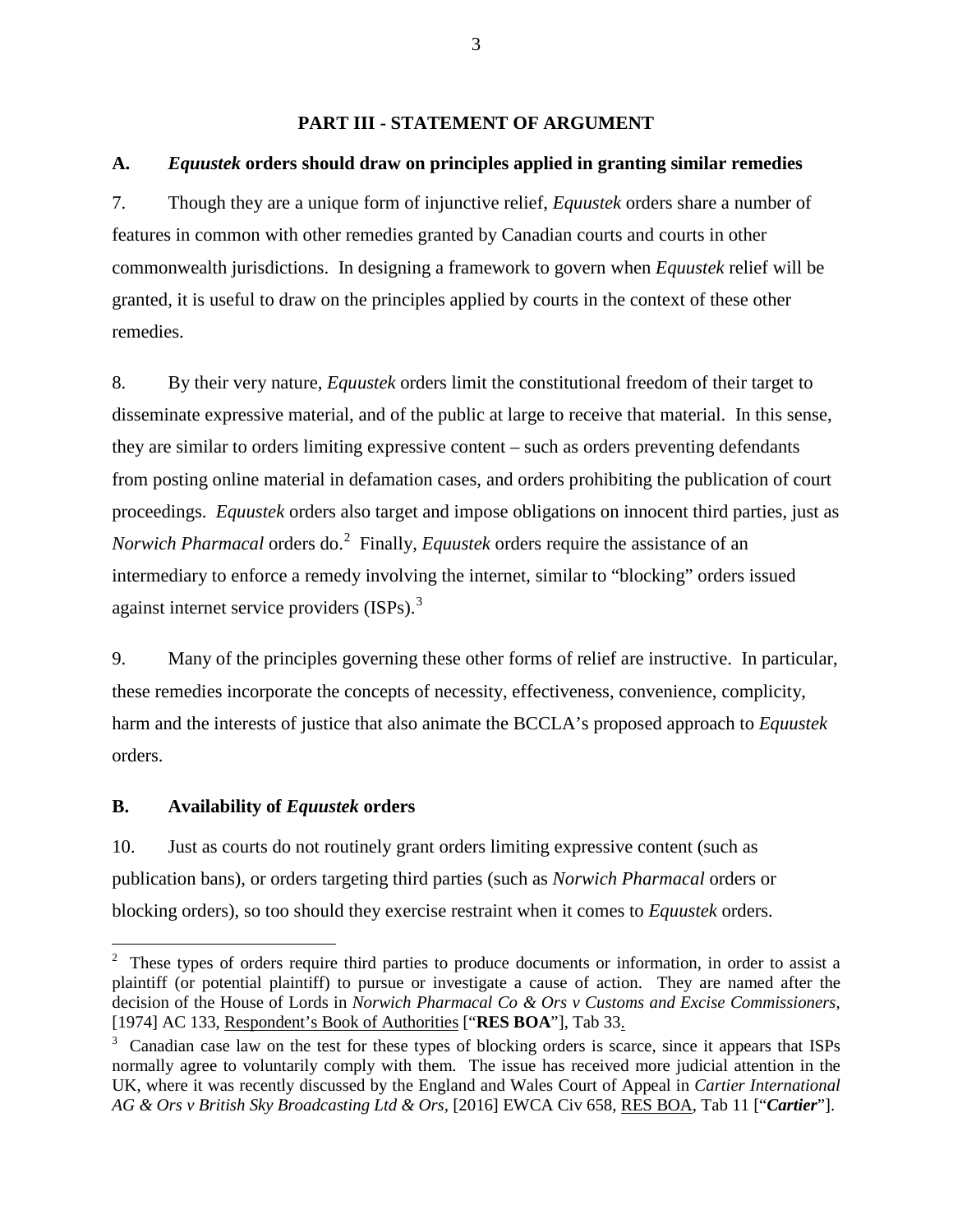11. To borrow a phrase used to describe *Norwich* relief, *Equustek* orders should be considered "an equitable, discretionary and flexible remedy" but also an "extraordinary remedy that must be exercised with caution".<sup>4</sup> Similar language has been used to describe injunctions targeting speech in defamation cases: "a broad ongoing injunction is an extraordinary remedy which should be used sparingly."<sup>[5](#page-10-1)</sup>

12. In the context of *Equustek* orders, comity is another important consideration militating in favour of restraint. But the role of comity should not be overstated. It does not foreclose the ability of Canadian courts to order an extraterritorial remedy in appropriate circumstances. Nor does it mean that Canadian courts will be required to enforce orders that are fundamentally incompatible with Canadian values, including the right to free expression.<sup>[6](#page-10-2)</sup> Indeed, Canadian courts being asked to enforce foreign-ordered equitable remedies (such as injunctions) retain a discretion to refuse enforcement, including where the defendant can show that the order would be contrary to "public policy".<sup>[7](#page-10-3)</sup>

13. Ultimately, *Equustek* orders are an available remedy that courts should be prepared to use in the right case. Plaintiffs whose legal rights have been infringed by way of wrongs committed online require access to meaningful and enforceable remedies. To the extent possible, these remedies should restore them to the position they would have been in absent the breach of their rights. The remedies should also deter further breaches. In some cases, the global and highly transmissible nature of the internet can present hurdles to achieving this objective. But as the Court of Appeal for Ontario put it in *Lopehandia*: "Any suggestion that there can be no effective remedy for the tort of defamation (or other civil wrongs) committed by the use of the Internet (or that such wrongs must simply be tolerated as the price to be paid for the advantages of the medium) is self-evidently unacceptable."[8](#page-10-4)

 $\overline{a}$ 

<span id="page-10-0"></span><sup>4</sup> *GEA Group AG v Flex-N-Gate Corporation*, 2009 ONCA 619, at ¶85, RES BOA, Tab 22 ["*GEA*"].

<span id="page-10-1"></span><sup>5</sup> *St Lewis v Rancourt*, 2015 ONCA 13, at ¶16, British Columbia Civil Liberties Association's Book of Authorities ["**BCCLA BOA**"], Tab 1 ["*St Lewis*"].

<sup>6</sup> Appellant's factum at ¶107

<span id="page-10-3"></span><span id="page-10-2"></span><sup>7</sup> *Beals v Saldanha*, [2003] 3 SCR 416 at ¶40, BCCLA BOA, Tab 2; *Pro Swing Inc v Elta Golf Inc*, [2006] 2 SCR 612 at ¶28, BCCLA BOA, Tab 3.

<span id="page-10-4"></span><sup>8</sup> *Barrick Gold Corp v Lopehandia et al* (2004), 71 OR (3d) 416 (CA), at ¶75, RES BOA, Tab 6.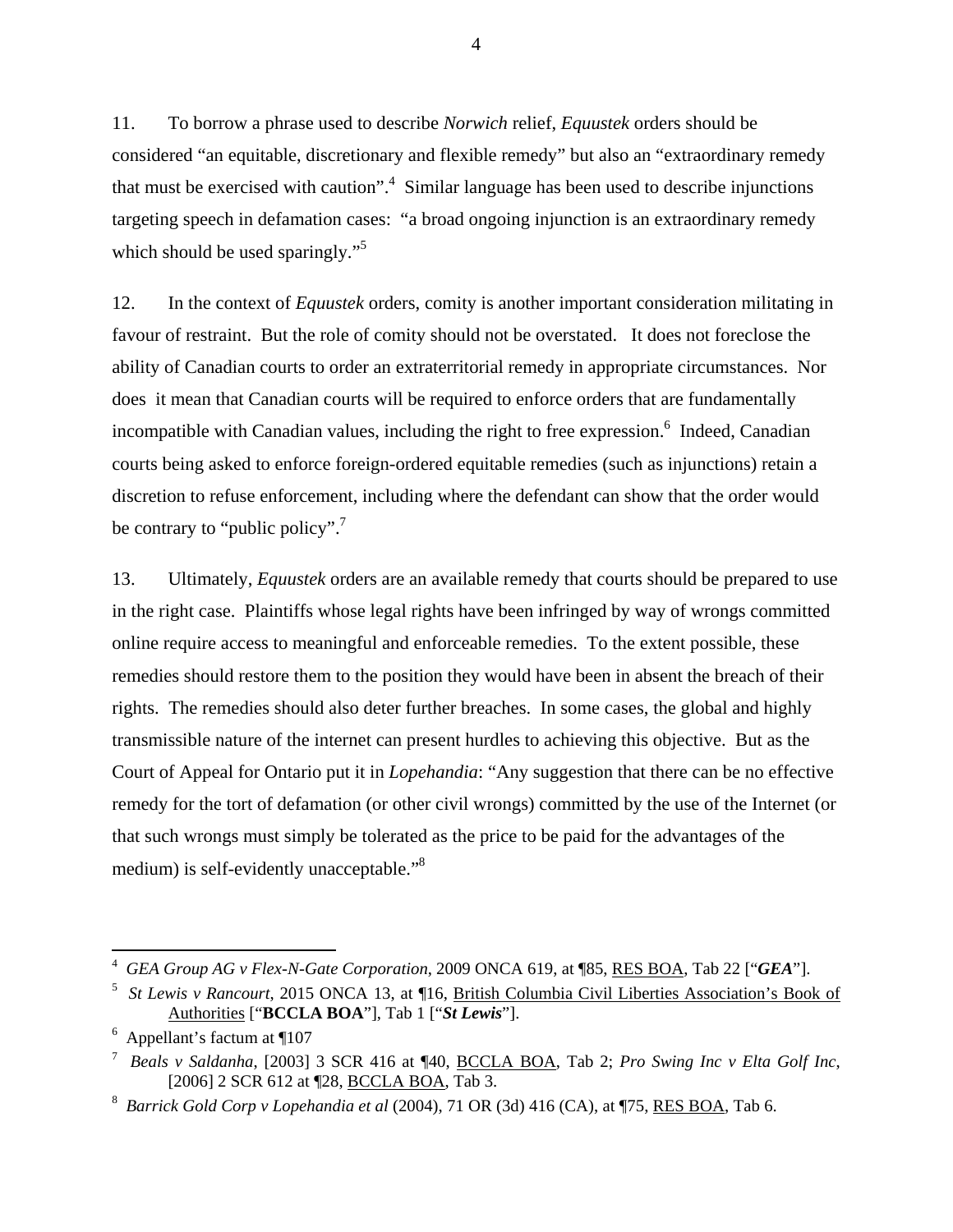14. It must be recognized that in certain cases, denying plaintiffs an *Equustek* order may well leave them with no effective remedy at all. Such a result runs contrary to the "elementary maxim" that there can be no right without a remedy. $9\,$  $9\,$  It also undermines access to justice – something this Court has recently recognized as "fundamental to the rule of law"<sup>[10](#page-11-2)</sup> (even going so far as to stress the need for a "culture shift" in the legal community in order to better serve this principle<sup>[11](#page-11-3)</sup>). Access to justice is served by avoiding multiple proceedings.<sup>[12](#page-11-4)</sup> By contrast, forcing plaintiffs to bring several separate cases in several different jurisdictions to get the same injunctive or final remedial effect as a single *Equustek* order undermines access to justice.<sup>[13](#page-11-5)</sup>

15. To balance the various competing considerations at play when *Equustek* orders are requested, the BCCLA proposes the following analytical framework.

## <span id="page-11-0"></span>**C. The role of the** *RJR-MacDonald* **test in** *Equustek* **orders**

16. When dealing with an application for an interlocutory *Equustek* order, the first two requirements of the *RJR-MacDonald* test for interlocutory injunctive relief should govern, with the proposed analytical framework below representing a modified – and more rigorous – final stage: one focused on proportionality, rather than simply the "balance of convenience".

17. Put differently, the test for an interlocutory *Equustek* order should be more onerous than the ordinary test for interlocutory injunctive relief.<sup>14</sup> That is only appropriate, given that *Equustek* orders target expressive content and parties who are not defendants.

<span id="page-11-1"></span> <sup>9</sup> *Allen v College of Dental Surgeons of British Columbia*, 2007 BCCA 75, at ¶34-36, BCCLA BOA, Tab 4.

<span id="page-11-2"></span><sup>&</sup>lt;sup>10</sup> *Trial Lawyers Association of British Columbia v British Columbia*, [2014] 3 SCR 31, at [39, BCCLA BOA, Tab 5.

<span id="page-11-3"></span><sup>11</sup> *Hryniak v Mauldin*, [2014] 1 SCR 87, at ¶32, BCCLA BOA, Tab 6.

<span id="page-11-4"></span><sup>&</sup>lt;sup>12</sup> *Griffin v Dell Canada Inc* (2010), 98 OR (3d) 481, at ¶58 (CA), **BCCLA BOA**, Tab 7.

<span id="page-11-5"></span><sup>&</sup>lt;sup>13</sup> Of course, even with an *Equustek* order, plaintiffs may still have to bring enforcement proceedings in other jurisdictions – but these are generally more straightforward and less costly than a full trial or interlocutory injunctive proceedings. In addition, there is the possibility that intermediaries will comply with an *Equustek* order without the need for enforcement proceedings, particularly if they have some assets or presence in a Canadian jurisdiction.

<span id="page-11-6"></span>Similarly, this Court has held that a higher standard applies when seeking an interlocutory order against Canadian defendants that seeks to restrain expressive content: see *Canada (Human Rights Commission) v Canadian Liberty Net,* [1998] 1 SCR 626, at ¶49, RES BOA, Tab 9 ["*Canadian Liberty Net*"].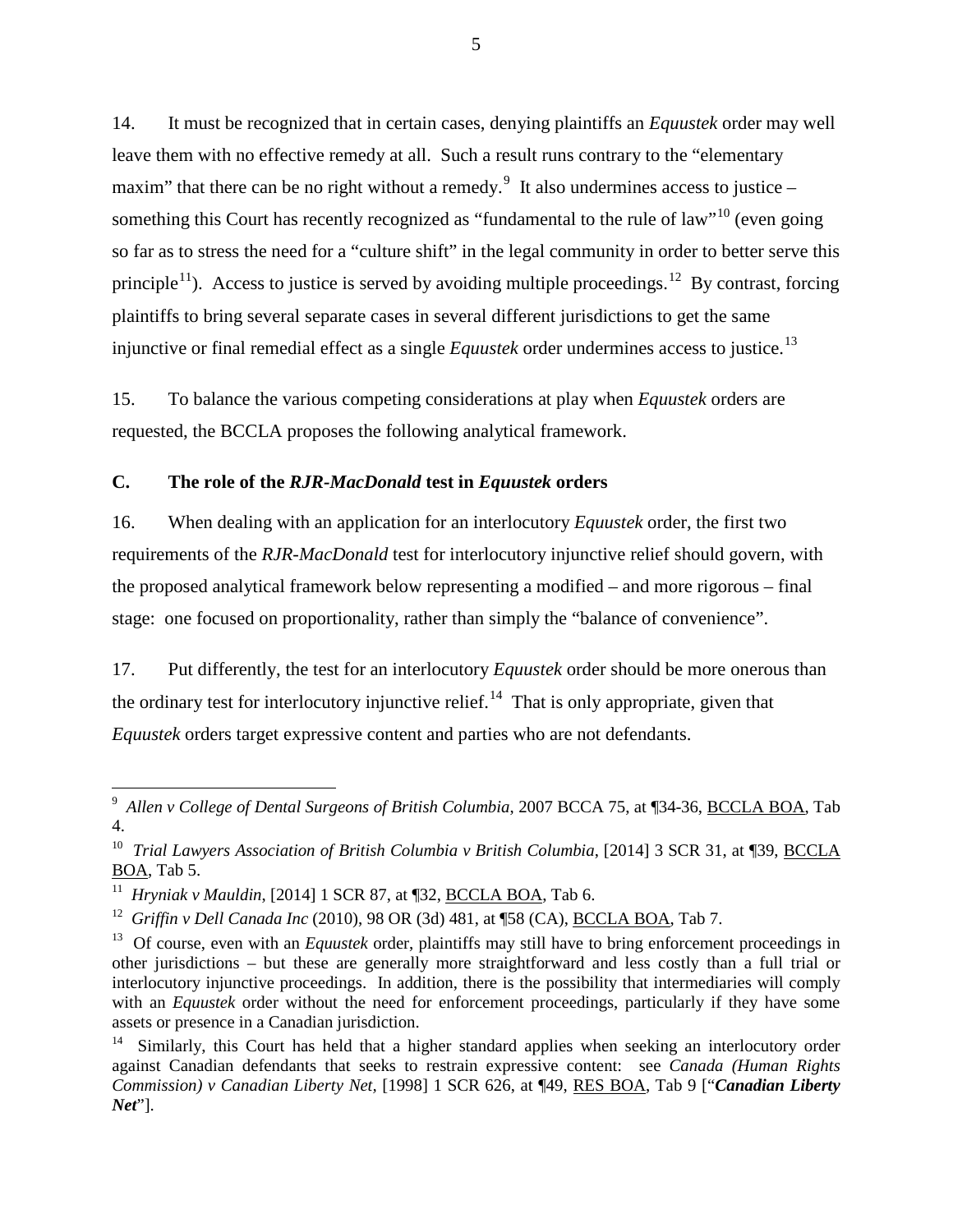18. *Equustek* orders sought after a final determination on the merits do not need to satisfy the *RJR-MacDonald* test, but should be subject to the same framework set out below.

## <span id="page-12-0"></span>**D. Necessity as a fundamental prerequisite**

19. Parties seeking an *Equustek* order (either on an interlocutory or final basis) must establish that it is necessary to provide a meaningful remedy, in light of the nature and extent of the harm suffered.

20. This is consistent with how Canadian courts have approached requests for other extraordinary relief against third parties (in the context of *Norwich* orders) [15](#page-12-1) as well as orders limiting the freedom to disseminate expressive material (in the context of orders enjoining defendants from posting online material in defamation cases<sup>[16](#page-12-2)</sup> and orders prohibiting the publication of court proceedings.)<sup>[17](#page-12-3)</sup> It is also consistent with how other commonwealth countries have addressed ISP blocking orders.<sup>[18](#page-12-4)</sup> Courts in these circumstances require moving parties to show that the relief that they seek is absolutely required before granting such orders. Applying the principles from these contexts to proceedings where *Equustek* orders are sought, necessity requires demonstrating that:

- (a) *There are no reasonable alternative remedies available.*[19](#page-12-5) *Equustek* orders should not be granted where the plaintiff has failed to exhaust other avenues of traditional relief (or has failed to explain why they are not reasonable or practical alternatives in the circumstances). Chief amongst these alternatives would be relief targeting the defendant directly; and
- (b) **It will provide an effective and meaningful remedy, if enforced.**<sup>[20](#page-12-6)</sup> If an *Equustek* order will not be effective, given the nature and extent of the harm suffered by the plaintiff, then it should not be granted. For example, if access to a website in a particular jurisdiction cannot be proven or reasonably assumed to have caused the plaintiff any injury, then an order extending to that jurisdiction is

<span id="page-12-1"></span> <sup>15</sup> *GEA*, at ¶70, 75-77, RES BOA, Tab 22.

<span id="page-12-2"></span><sup>&</sup>lt;sup>16</sup> See, for example, *Warman v Fournier*, 2015 ONCA 873, at ¶21, **BCCLA BOA**, Tab 8.

<span id="page-12-3"></span><sup>17</sup> *Dagenais v Canadian Broadcasting Corporation*, [1994] 3 SCR 835, at 880, Appellant's BOA ["**APP BOA**"], Tab 11 ["*Dagenais*"].

<span id="page-12-4"></span><sup>18</sup> *Cartier*, at ¶103, RES BOA, Tab 11.

<span id="page-12-5"></span><sup>19</sup> *Dagenais*, at 880, APP BOA, Tab 11; *GEA*, at ¶83-84, RES BOA, Tab 22; *Cartier*, at ¶174-178, RES BOA, Tab 11.

<span id="page-12-6"></span><sup>20</sup> *Dagenais* at 884-886, APP BOA, Tab 11; *Cartier* at ¶107, 127, RES BOA, Tab 11.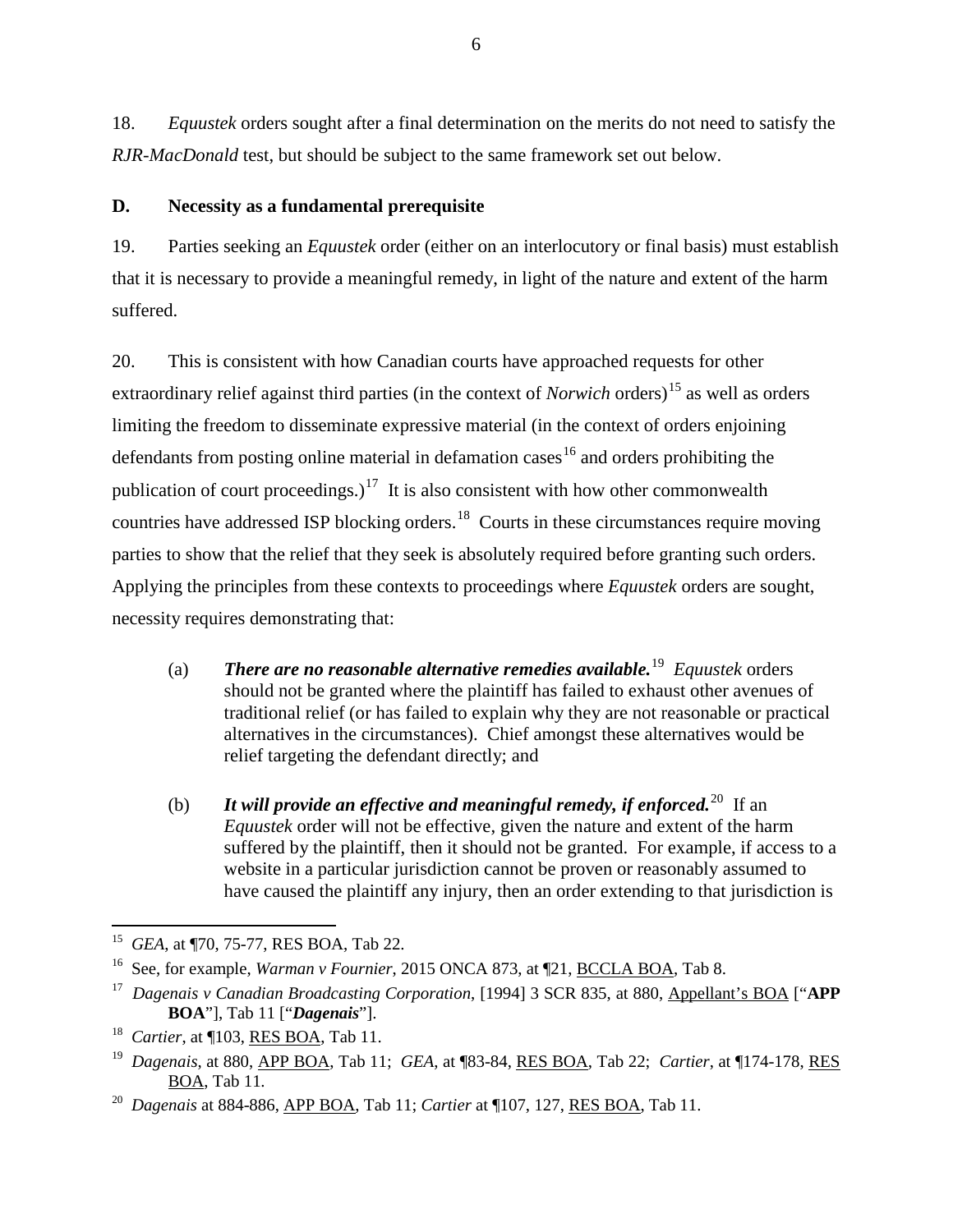not "necessary". In assessing effectiveness, the standard from ISP case law is instructive: the order "must at least have the effect of making access to the target website difficult to achieve and of seriously discouraging internet users from accessing it." $^{21}$  $^{21}$  $^{21}$ 

21. As part of the necessity inquiry, courts must be vigilant to ensure that *Equustek* orders are no more expansive than necessary to grant the plaintiff effective relief. In *Dagenais*, in recognition of the importance of only limiting free expression where absolutely necessary, this Court stressed that publication bans must be "as narrowly circumscribed as possible" and that a judge must "limit the ban as much as possible".<sup>[22](#page-13-2)</sup> The same principles of restraint should be applied to *Equustek* orders. Again, this is entirely consistent with the jurisprudence governing *Norwich* orders, injunctions prohibiting online speech (and injunctions in general) and publication bans.

22. To ensure an *Equustek* order is as minimally impairing as possible, courts should inquire as to whether: (a) the order sought covers entire websites or specific URLs; (b) there is a risk that innocent, non-offending content will be covered by the order; (c) the order's geographic scope is wider than necessary; and (d) the order is temporally limited.

23. Depending on the facts of the case, it may be appropriate for the order to contain a "come back" clause that will allow the parties to attend before a court to have the terms be reconsidered and varied as necessary.

## <span id="page-13-0"></span>**E. Balancing the salutary benefits and deleterious effects**

24. Even if other elements of the test have been satisfied, a court must still carefully consider whether to exercise its discretion and grant an *Equustek* order. By its nature, this type of equitable discretionary relief requires a careful balancing of the interests involved. The balancing of salutary and deleterious effects should occur regardless of whether the injunctive relief sought is interlocutory or final in nature. Courts engage in this exercise when deciding whether to grant a publication ban<sup>[23](#page-13-3)</sup>, and in a similar exercise in deciding whether to grant a

<span id="page-13-1"></span><sup>&</sup>lt;sup>21</sup> *Cartier* at ¶116, <u>APP BOA</u>, Tab 11 (emphasis added). See also ¶179-181.

<span id="page-13-2"></span><sup>22</sup> *Dagenais* at 881 and 891, APP BOA, Tab 11.

<span id="page-13-3"></span><sup>23</sup> *Dagenais* at 891, APP BOA, Tab 11.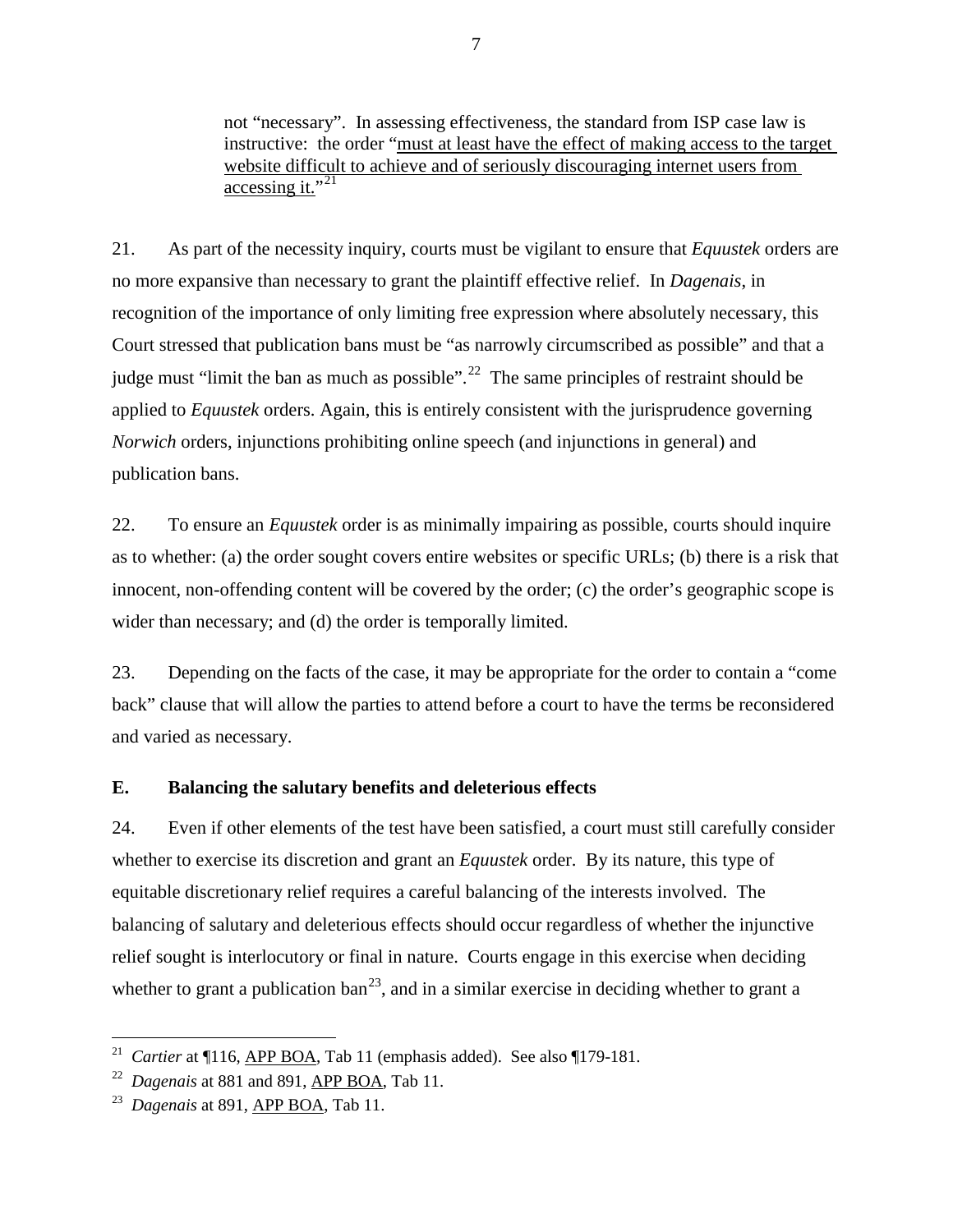*Norwich* order (*i.e.*, whether the interests of justice favour granting an order)<sup>[24](#page-14-2)</sup> or an ISP blocking order (*i.e.*, whether such an order is proportionate)<sup>25</sup>.

25. In the context of an *Equustek* order, the balancing exercise may include considering some or all of the following factors, depending on the circumstances of a given case.

## *i. Connection between the target of the order and the defendant(s)*

<span id="page-14-0"></span>26. The more remote the connection between the target of an *Equustek* order and the defendant's impugned conduct, the less inclined a court should be to grant such an order.

27. Certain search engines, for example, may have a commercial relationship with the defendant that creates a more direct connection to the impugned material (such as listing the material in an advertisement). Others may play a purely innocent or passive role, with their involvement limited to having the impugned websites indexed as part of an automatic search engine formula. In the *Norwich* case law, one sees a similar distinction drawn between third parties who are "mere witnesses" to wrongful conduct, to entities that are somehow "mixed up" in facilitating that conduct, even if unknowingly.<sup>[26](#page-14-4)</sup>

## *ii. Costs and consequences of compliance with an Equustek order*

<span id="page-14-1"></span>28. In determining whether, and on what terms, to grant an *Equustek* order, it is appropriate to consider whether the costs and consequences of compliance with that order would be onerous.

29. All else being equal, the more onerous these requirements, the stronger the case against granting an *Equustek* order (or, where otherwise appropriate, for an order on terms that the costs are borne by the party seeking the order). This is consistent with the case law on *Norwich*  orders[27,](#page-14-5) and ISP blocking orders.[28](#page-14-6) The party resisting the *Equustek* order bears the burden of demonstrating whether compliance would be onerous.

<span id="page-14-2"></span><sup>&</sup>lt;sup>24</sup> *GEA* at ¶50, 84, RES BOA, Tab 22.

<sup>25</sup> *Cartier,* RES BOA, Tab 11

<span id="page-14-4"></span><span id="page-14-3"></span><sup>26</sup> *1654776 Ontario Limited v Stewart,* 2013 ONCA 184, at ¶60, BCCLA BOA, Tab 9 ["*Stewart*"].

<span id="page-14-5"></span>Stewart at [25, **BCCLA BOA**, Tab 3.

<span id="page-14-6"></span><sup>28</sup> *Cartier* at ¶120-122, 147, RES BOA, Tab 11.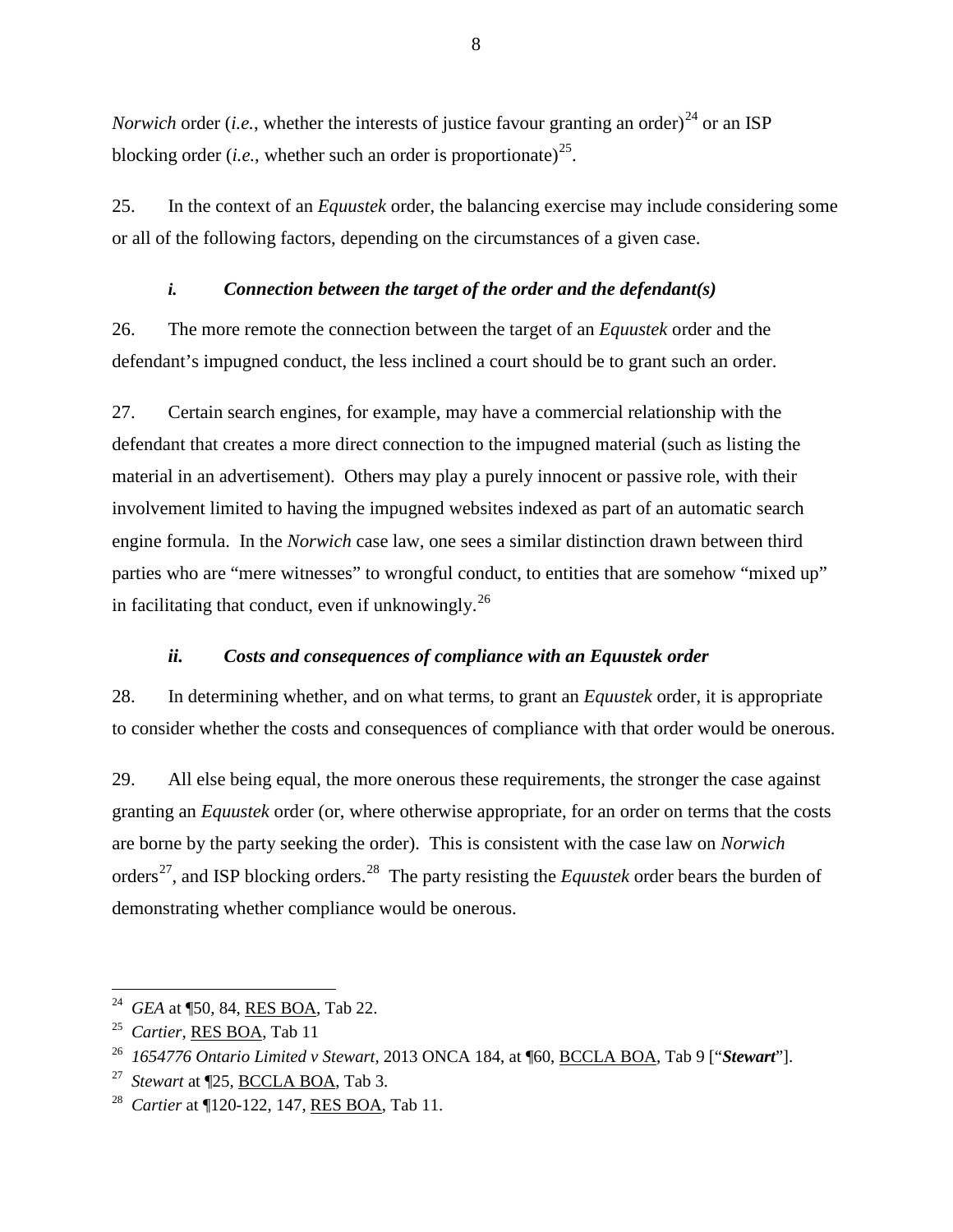### *iii. Impact on the plaintiff if the order were not granted*

<span id="page-15-0"></span>30. The impact of denying a plaintiff an *Equustek* order is a critical consideration in the analysis. While the nature of the harm in relation to the plaintiff is taken into account under the second criterion of the *RJR-MacDonald* test, the extent of the harm is also relevant and should be considered in balancing the salutary and deleterious effects of making an *Equustek* order. This is distinct from showing that the harm will be irreparable (which refers to the "nature of the harm suffered", but not an assessment of the "magnitude" of harm suffered).<sup>[29](#page-15-2)</sup>

31. Relevant factors may include how broadly the impugned material has been disseminated; how frequently it has been accessed; any evidence of harm to the plaintiff's reputational, commercial or professional interests; the degree of offensiveness of the impugned material; and any circumstances that might mitigate the negative impact of the impugned material.

### *iv. Impact on Charter values*

<span id="page-15-1"></span>32. As an exercise of the court's equitable, remedial discretion, the granting of an *Equustek*  order must take account of *Charter* values<sup>[30](#page-15-3)</sup>, including the values of free expression and of privacy. [31](#page-15-4)

33. Any *Equustek* order will restrict speech to some degree – indeed, this is one of the key reasons it ought to be considered a rare and extraordinary remedy – but not all orders offend the value of free expression (or other *Charter* values) to the same extent. The impact of the *Equustek* order on free expression will depend on, *inter alia*: (a) the scope of the order sought; (b) the potential for capturing non-offending content; and (c) most importantly, the degree of connection between the expression at issue and the core values underlying the right to free expression: seeking and attaining the truth, fostering participation in social and political decision-making, and promoting self-fulfillment.<sup>32</sup>

34. The latter consideration is particularly relevant in the interlocutory context, where a final determination on the alleged impropriety of the impugned material has yet to occur.

<span id="page-15-2"></span><sup>&</sup>lt;sup>29</sup> See *RJR MacDonald Inc v Canada*, [1994] 1 SCR 311, at page 406, <u>APP BOA</u>, Tab 16.

<span id="page-15-3"></span><sup>30</sup> *Dagenais* at 876, APP BOA, Tab 11.

<span id="page-15-4"></span><sup>31</sup> *Hill v Church of Scientology of Toronto*, [1995] 1 SCR 1130 at ¶121, BCCLA BOA, Tab 8.

<span id="page-15-5"></span><sup>32</sup> *Irwin Toy Ltd v Quebec (Attorney General),* [1989] 1 SCR 927, at ¶53, RES BOA, Tab 28.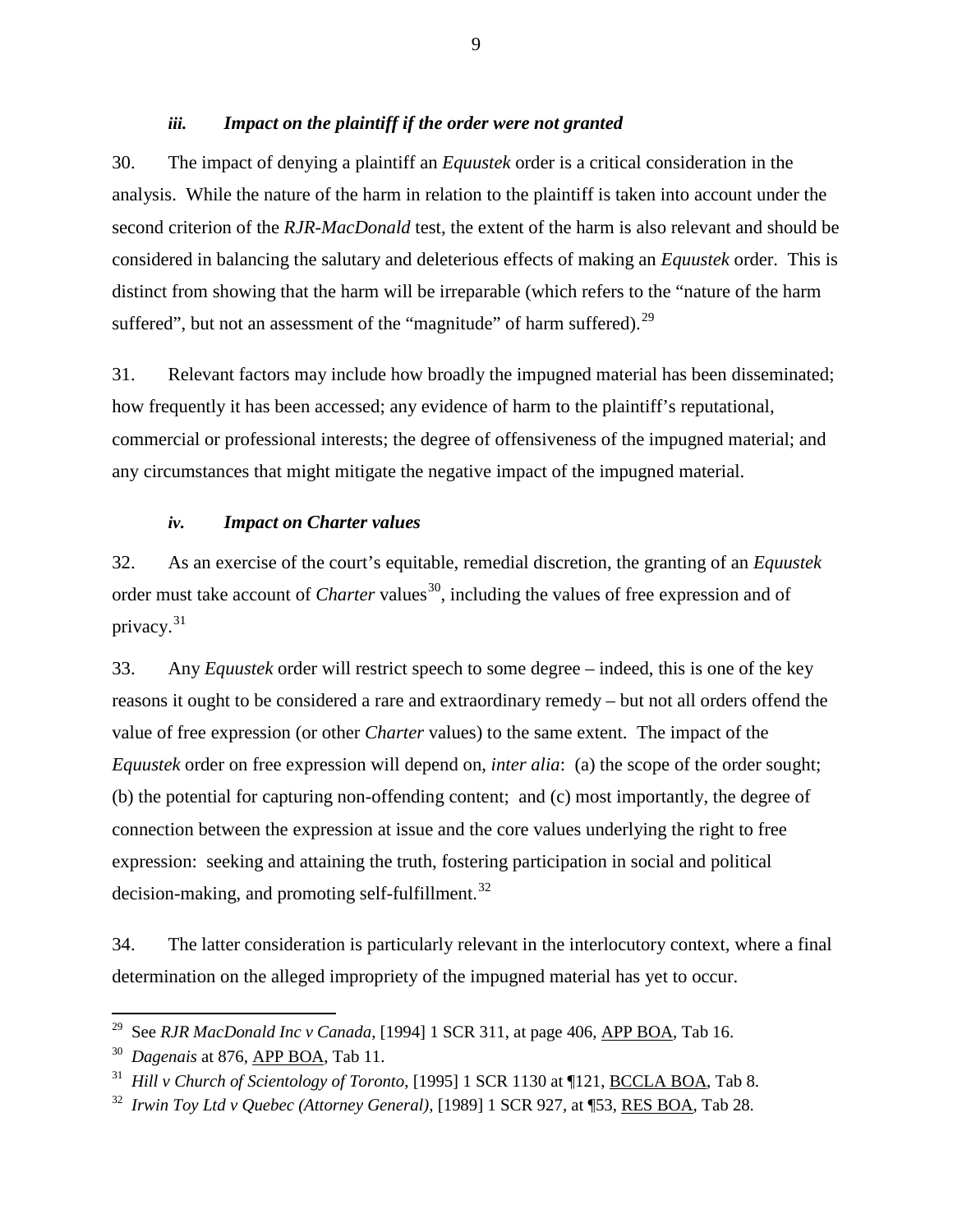Interlocutory *Equustek* orders concerning allegedly defamatory political speech, for example, should be very rarely granted (just as interlocutory orders enjoining speech *within* Canadian borders are very rarely granted<sup>33</sup>). By contrast, *Equustek* orders targeting material found to be in violation of intellectual property rights are less likely to engage the core principles and values underlying the *Charter* right to free expression.

#### *v. Strength of the plaintiff's case (for interlocutory orders)*

<span id="page-16-0"></span>35. For interlocutory *Equustek* orders, the strength of the plaintiff's case should be a consideration. Just because a case meets the modest merits threshold to qualify for interlocutory *Equustek* relief does not mean that, in the final analysis, such relief should be granted. Courts have taken a similar approach in the test for *Norwich* relief (where plaintiffs need only show a "*bona fide* claim" as a threshold matter, but the strength of the claim is weighed together with other relevant factors at the final stage of the analysis).<sup>[34](#page-16-4)</sup>

## **PART IV - SUBMISSIONS ON COSTS**

<span id="page-16-1"></span>36. The BCCLA does not seek costs and requests that no order as to costs be made against it.

### **PART V - ORDER SOUGHT**

<span id="page-16-2"></span>37. The BCCLA requests permission to make oral submissions of no more than 10 minutes, and asks that its submissions be taken into account in the disposition of this appeal.

ALL OF WHICH IS RESPECTFULLY SUBMITTED this 5<sup>th</sup> day of October, 2016

Cle 200

Justin Safayeni / Carlo Di Carlo **STOCKWOODS LLP** Counsel to the BCCLA

<span id="page-16-3"></span> <sup>33</sup> See, for example, *Canadian Liberty Net*. This reflects the careful balance that must be struck in defamation law between protection of reputation and freedom of expression: see *Crookes v Newton*, 2011 SCC 47, at ¶117, RES BOA, Tab 15 (*per* Deschamps J).

<span id="page-16-4"></span><sup>34</sup> *GEA* at ¶56-59, RES BOA, Tab 22.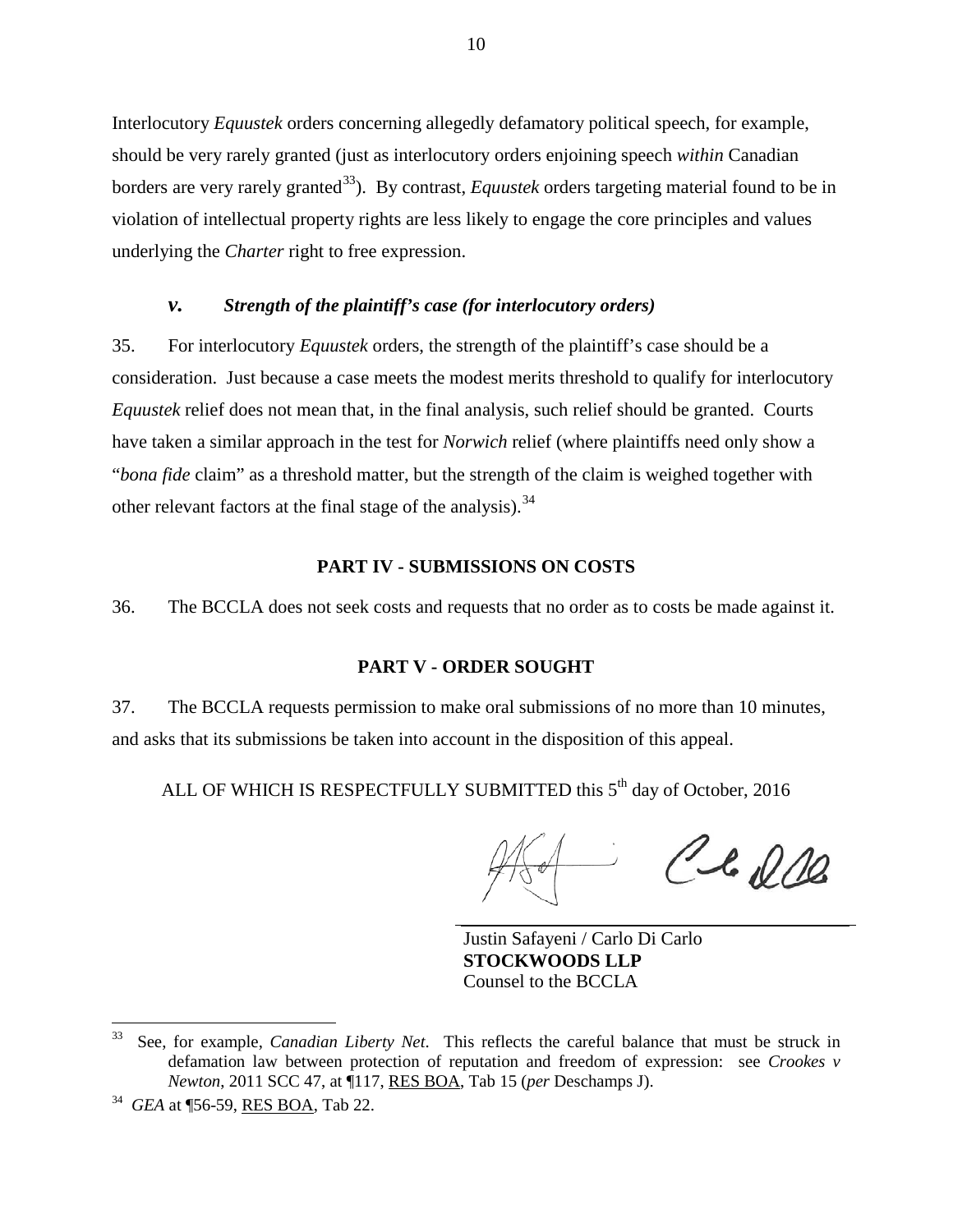<span id="page-17-0"></span>

|     | <b>AUTHORITY</b>                                                                            | <b>REFERRING</b><br><b>PARAGRAPH</b> |
|-----|---------------------------------------------------------------------------------------------|--------------------------------------|
| 1.  | 1654776 Ontario Limited v Stewart, 2013 ONCA 184                                            | 27, 29                               |
| 2.  | Allen v College of Dental Surgeons of British Columbia, 2007 BCCA 75                        | 14                                   |
| 3.  | Barrick Gold Corp v Lopehandia et al (2004), 71 OR (3d) 416 (CA)                            | 13                                   |
| 4.  | Beals v Saldanha, [2003] 3 SCR 416                                                          | 12                                   |
| 5.  | Canada (Human Rights Commission) v Canadian Liberty Net, [1998] 1 SCR<br>626                | 14, 34                               |
| 6.  | Cartier International AG & Ors v British Sky Broadcasting Ltd & Ors, [2016]<br>EWCA Civ 658 | 8, 20, 20(b), 24,<br>29              |
| 7.  | Crookes v Newton, 2011 SCC 47                                                               | 34                                   |
| 8.  | Dagenais v Canadian Broadcasting Corporation, [1994] 3 SCR 835                              | 20, 20(a), 20(b),<br>21, 24, 32      |
| 9.  | GEA Group AG v Flex-N-Gate Corporation, 2009 ONCA 619                                       | 11, 20, 24, 35                       |
| 10. | Griffin v Dell Canada Inc (2010), 98 OR (3d) 481 (CA)                                       | 14                                   |
| 11. | Hill v Church of Scientology of Toronto, [1995] 2 SCR 1130                                  | 32                                   |
| 12. | Hryniak v Mauldin, [2014] 1 SCR 87                                                          | 14                                   |
| 13. | Irwin Toy Ltd v Quebec (Attorney General), [1989] 1 SCR 927                                 | 33                                   |
| 14. | Norwich Pharmacal Co & Ors v Customs and Excise Commissioners, [1974]<br>AC 133             | 8                                    |
| 15. | Pro Swing Inc v Elta Golf Inc, [2006] 2 SCR 612                                             | 12                                   |
| 16. | RJR MacDonald Inc v Canada, [1994] 1 SCR 311                                                | 30                                   |
| 17. | St Lewis v Rancourt, 2015 ONCA 513                                                          | 11                                   |
| 18. | Trial Lawyers Association of British Columbia v British Columbia, [2014] 3<br><b>SCR 31</b> | 14                                   |
| 19. | Warman v Fournier, 2015 ONCA 873                                                            | 20                                   |

# **PART VI - TABLE OF AUTHORITIES**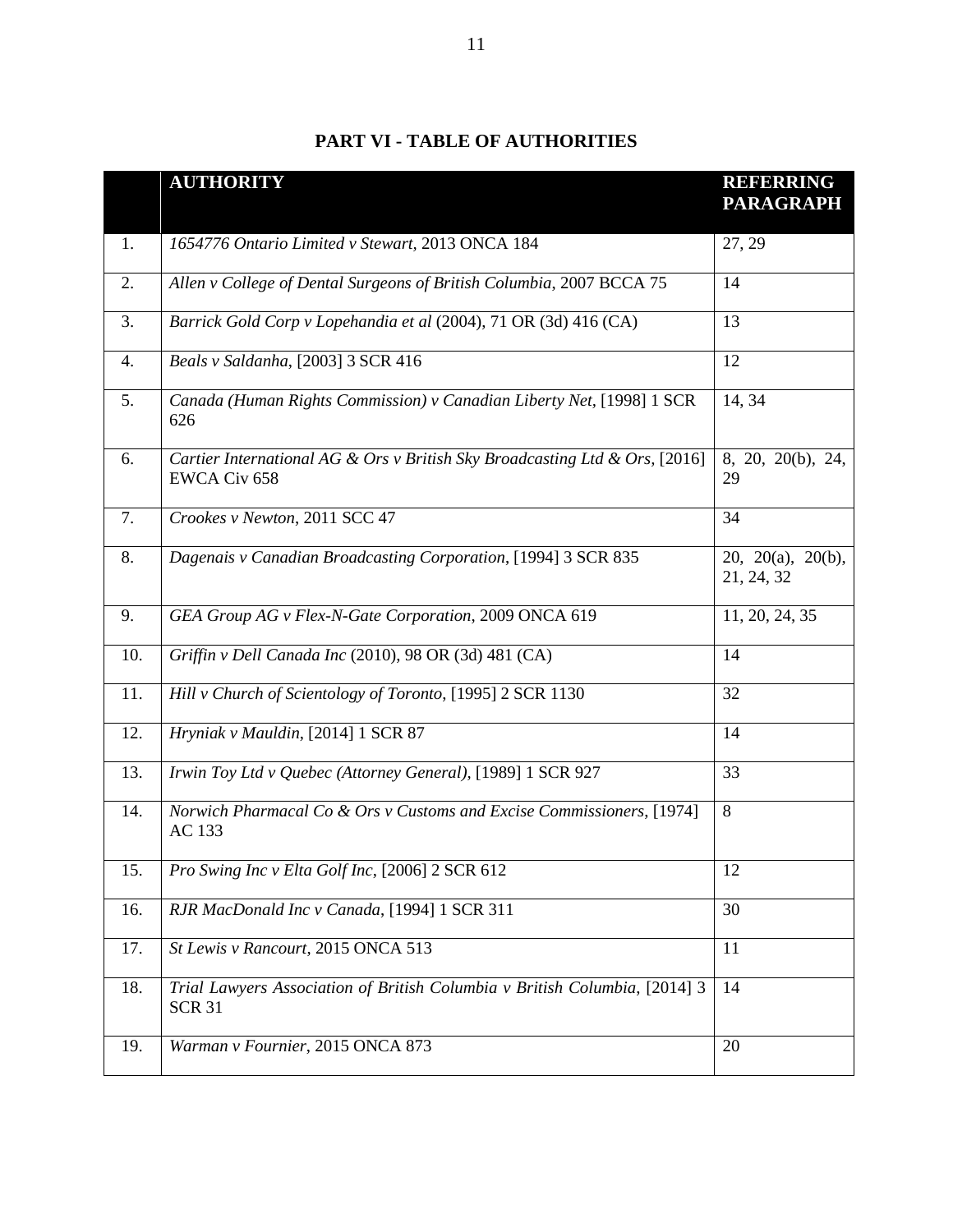# **PART VII - STATUTORY PROVISIONS**

<span id="page-18-0"></span>N/A